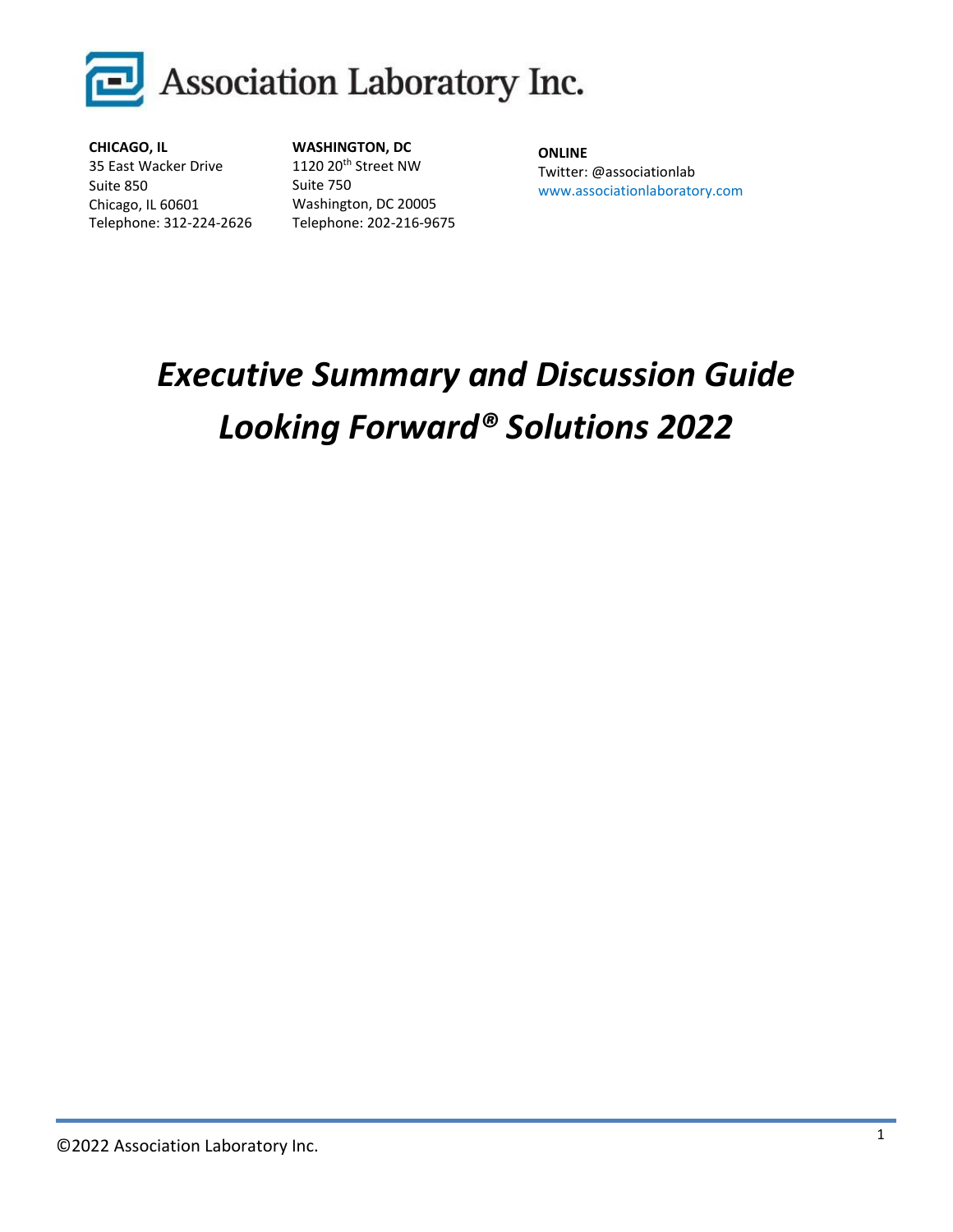# Contents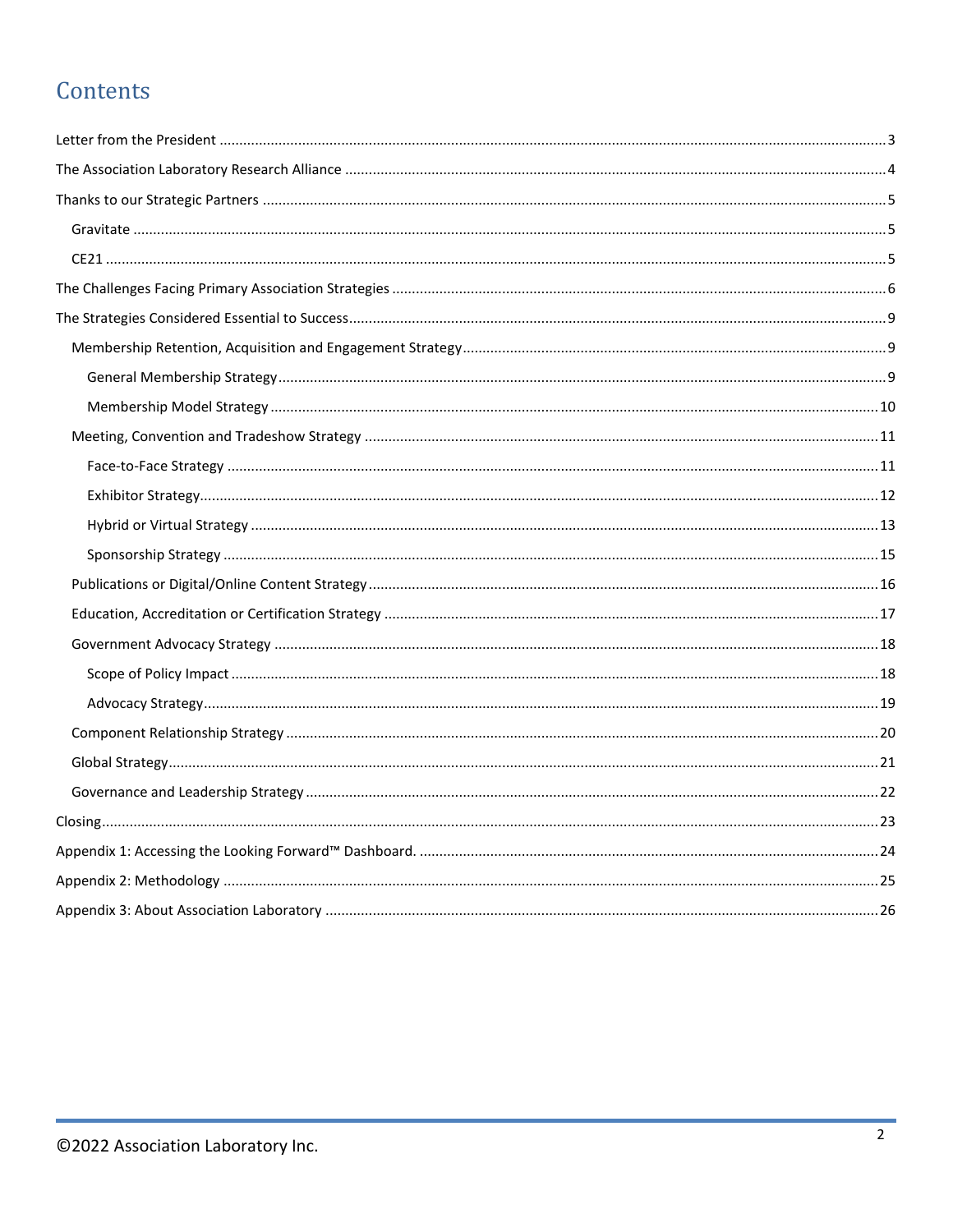# <span id="page-2-0"></span>Letter from the President

Welcome to the 2<sup>nd</sup> installment of Looking Forward® Solutions. This is the second in a 3-part series of association sector studies produced by Association Laboratory each year. Our goal? Help you understand the changing environment facing strategy.

As we work with clients and produce educational events and content, the association leaders we work with constantly ask, "What are other associations doing?"

Their goal is to avoid re-learning what others have already learned, seeking to build onto the association sector's knowledge, not duplicate it.

No study could come close to assessing the many strategies that associations are using to set themselves apart from competitors and create vibrant diverse communities and achieve their Mission. Looking Forward® Solutions, though, attempts to identify the most critical strategies. The efforts, identified through our research and client discussions, which resonate.

The association sector continues to show that our leaders are committed to data-driven decision-making. We demonstrate daily that we are committed to innovation and adaptation in the face of substantial challenges.

At Association Laboratory, we will continue our commitment to giving you the information, insights, and opportunities you need to thoughtfully consider your future and develop strategies to make your professional and organizational success a reality.

I hope you will use the information from Looking Forward® (Solutions) contained in this executive summary and in the customizable dataset located on th[e Looking Forward Dashboard®](https://www.associationlaboratory.com/looking-forward-dashboard/) to inform the decisions that are critical to the success of your association.

If I or my team can ever be of assistance, never hesitate to contact us. We look forward to working with you.

Dean West, FASAE President and Founder Association Laboratory Inc.

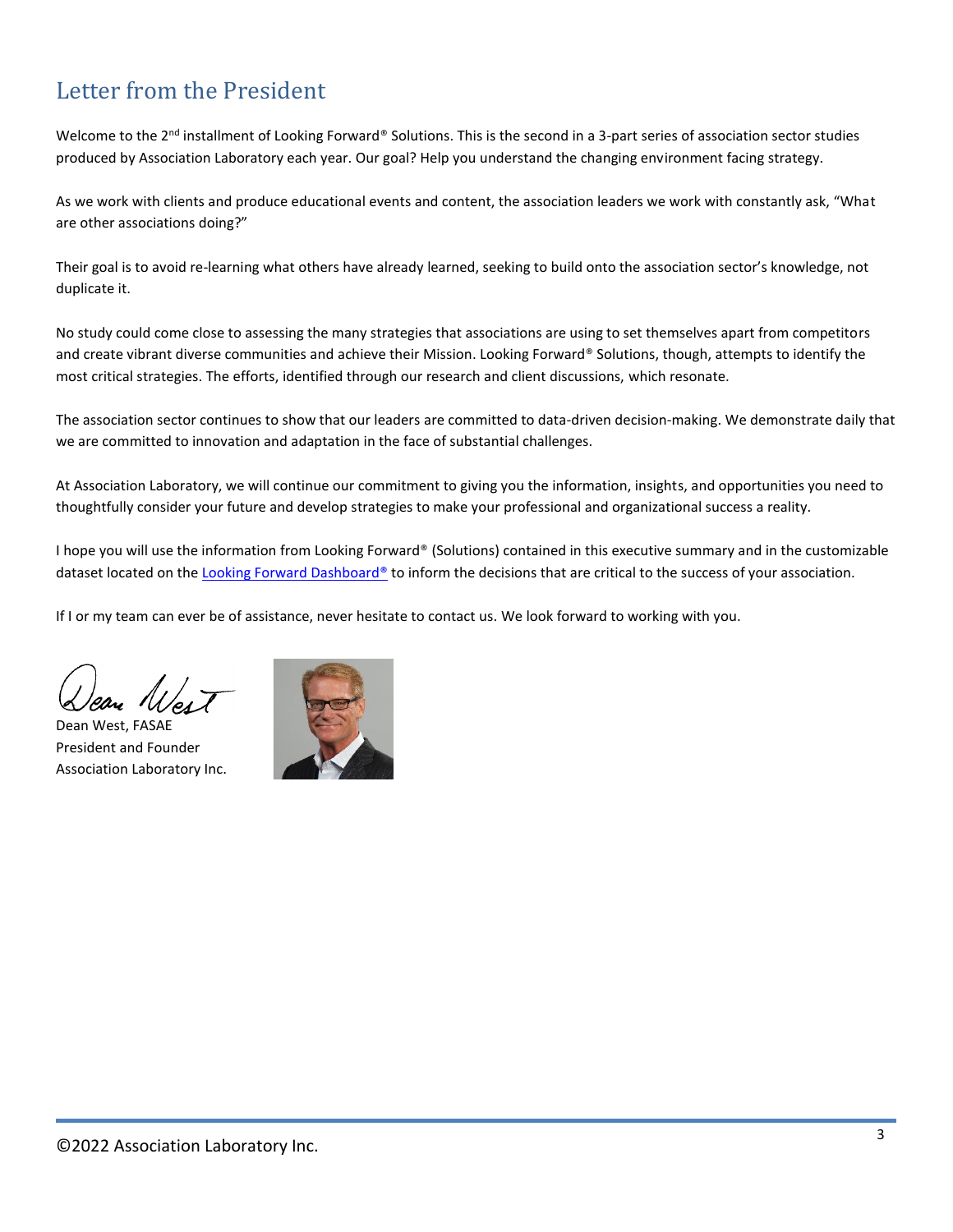# <span id="page-3-0"></span>The Association Laboratory Research Alliance



### Association Laboratory Inc. **RESEARCH ALLIANCE**

**Association Laboratory is proud to be the founder and leader of the Association Laboratory Research Alliance**®**.**

The Association Laboratory Research Alliance® is a collaboration of more than 20 state, national, specialty and global societies of association executives designed to investigate, lead the discussion of, and provide insight into the future of the association business model.

Since inception, the Association Laboratory Research Alliance® has investigated the forces shaping association members and the implications of these forces on association strategy. Through research reports, customizable dashboards and virtual and in-person seminars, the Alliance provides the most recent, relevant, and useful information for association leaders to learn about the future of associations.

The Association Laboratory Research Alliance® produces three sector studies under the Looking Forward® banner that are critical to association sector thought leadership.

- **Looking Forward® (Impact)** This global environmental scan of the association strategy environment identifies the factors with the greatest impact on association members and the challenges these factors create for associations.
- **Looking Forward® (Solutions)** This study assesses more than 135 different strategies that association leaders believe are important to success given the influences on their members and the challenges these factors create.
- **Looking Forward® (DEI)** This study, the first of its kind in the association sector, investigates sector perceptions of DEI issues, the challenges associations perceive in effective DEI work and the strategies being pursued by associations to address these challenges.

To access the most relevant, recent and useful association sector research, visit th[e Looking Forward Dashboard.](https://www.associationlaboratory.com/looking-forward-dashboard/)

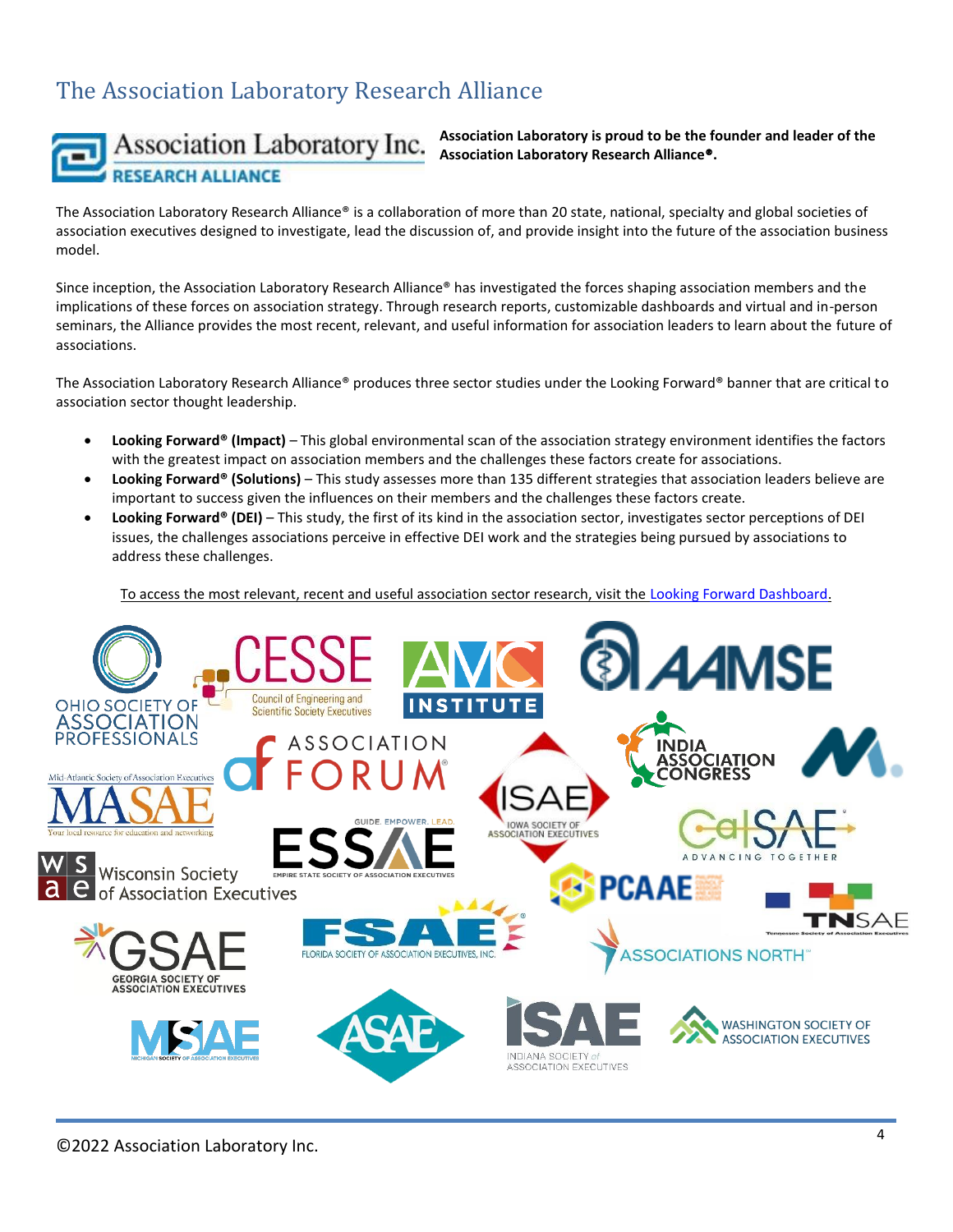# <span id="page-4-0"></span>Thanks to our Strategic Partners

Association Laboratory would like to thank two companies that are essential to the continued collection and dissemination of quality association sector research.

### <span id="page-4-1"></span>Gravitate

Gravitate's Nucleus data analytics platform was built specifically for associations and is designed to meet the unique needs of the member industry.

It aggregates the vast amounts of powerful member data currently stored in different systems across member-based organizations (AMS, email marketing, events, learning management, online community and more) and makes insights into this data available to everyone: staff, leadership, components, the board – and even members.

The "Looking Forward 2022" data dashboard is Nucleus, specially configured to show this important environmental scan information and allow you to explore it.

Nucleus is thrilled to have been selected as the official data analytics solution of the Association Laboratory Research Alliance and hopes you enjoy this new way to benefit from the Looking Forward study.

You are invited to browse the [Analytics for Associations Success Kit](https://nucleusanalytics.com/association-analytics-success-kit/) to learn more about Nucleus and to contact us to discuss use cases at your organization at **[analytics@gravitatesolutions.com](javascript:void(0);)** 

### <span id="page-4-2"></span>CE21

CE21 is a cloud-based technology and services company providing a full service, Learning Management System (LMS) that delivers distance education, online registration, and physical product sales solutions.



The company serves professional education verticals including: Legal, Accounting, Health Care, Insurance, Business, Education Content Providers, Professional & Trade Associations, and Non-Profit Organizations.

|                                                                                                     | Association Laboratory uses CE21's LMS system to give us more capacity and capability to provide leading edge content to |  |  |  |  |
|-----------------------------------------------------------------------------------------------------|--------------------------------------------------------------------------------------------------------------------------|--|--|--|--|
| association leaders. You can see the system in action on Association Laboratory's Knowledge Center. |                                                                                                                          |  |  |  |  |

CE21's award-winning LMS can help your organization deliver a best-in-class e-learning experience designed specifically for your most important customers – your learners.

Built for today but designed with the flexibility to take on tomorrow's changing needs, CE21 provides an elegant, mobile-optimized online learning environment that will transform your organization into a 24/7 on-demand value provider.

For more information visit [CE21.com.](http://www.ce21.com/)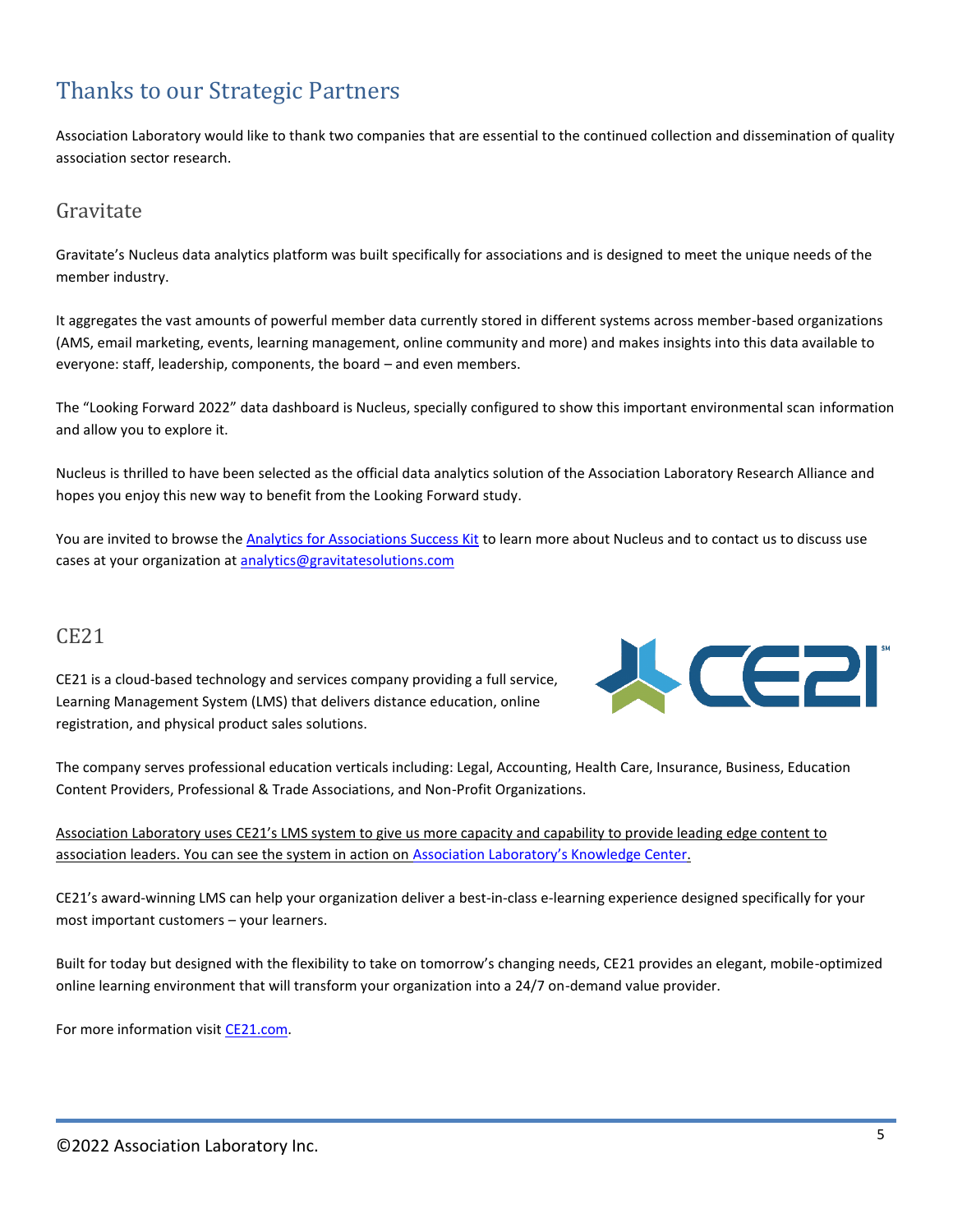# <span id="page-5-0"></span>The Challenges Facing Primary Association Strategies

Association Laboratory has consistently asked association executives to identify their level of concern regarding key association strategies. The following chart highlights the changing level of concern since December 2020.

The data clearly shows that association executives were substantially more concerned about key association strategies during the heart of the pandemic when uncertainty was at its highest level.

The data also clearly shows that the overall level of concern for various association strategies has not changed significantly over time. Membership acquisition, retention and engagement has consistently been the most challenging area facing association leaders.



*Question text: How concerned are you about each of the following association strategies over the next three years?*

In 2015, 43% of respondents to Looking Forward® Impact indicated they were concerned about membership. Today, that level of concern has increased by approximately 30%.

From prior to, throughout and now as we exit the COVID-19 pandemic, associations continue to struggle with how to adapt the membership model to the evolving needs of their market.

If your association struggled with membership prior to the pandemic, you will continue to struggle as you exit the pandemic.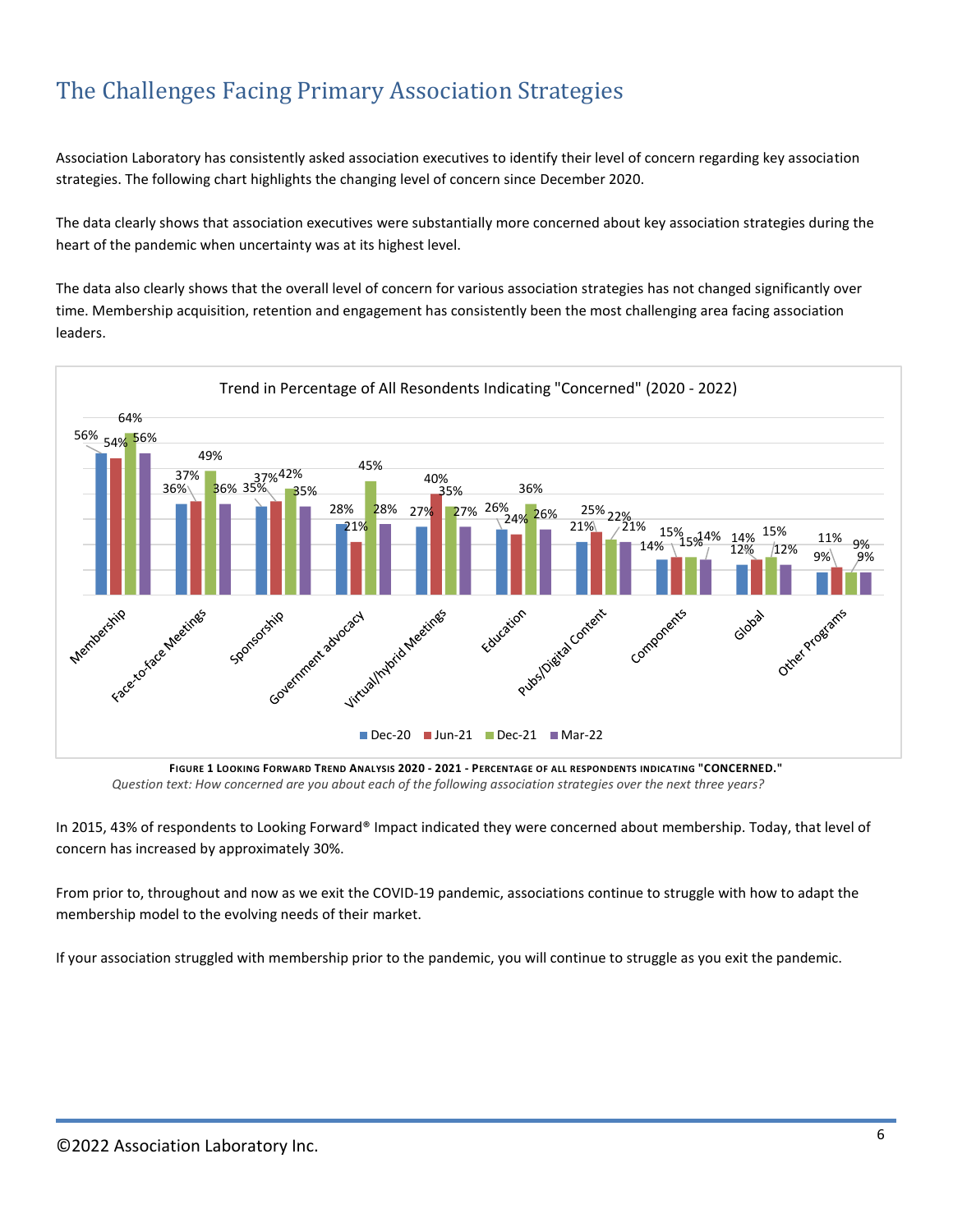In December 2020, the study Looking Forward® Impact 2021 asked respondents to identify the association strategy domains most likely to face challenges in the near future. The following is the level of concern for each strategy by all respondents.



*Question text: How concerned are you about each of the following association strategies over the next three years?*

As the year progressed, concerns about meetings diminished. The following chart shows the response to the same question by all respondents in June 2021, on the Looking Forward® 2021 Solutions survey.



**FIGURE 3 LOOKING FORWARD SOLUTIONS 2021 – PERCENTAGE OF ALL RESPONDENTS INDICATING "CONCERNED"** *Question text: How concerned are you about each of the following association strategies over the next three years?*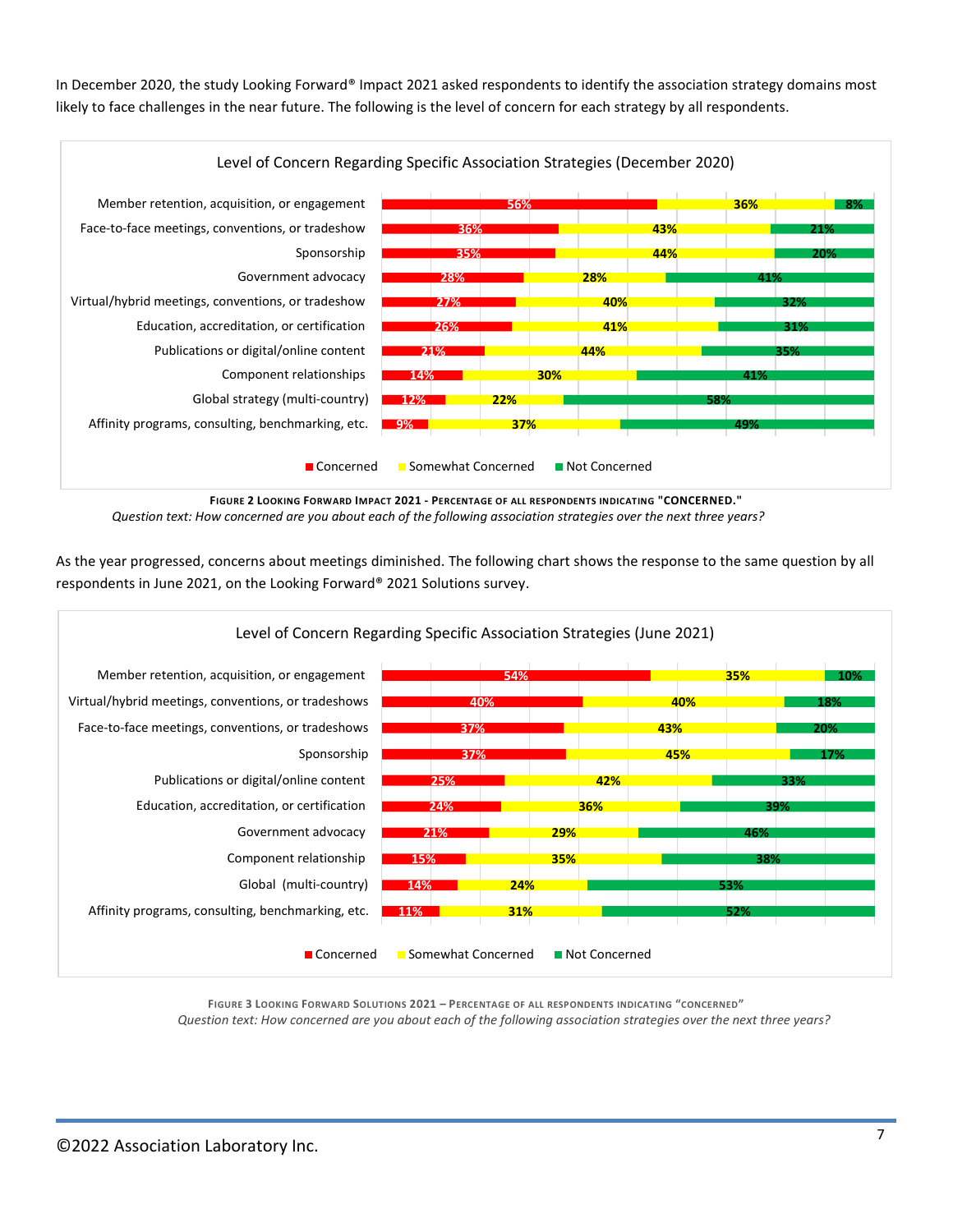At the end of 2021, in research conducted for Looking Forward Impact, membership remained the most substantial area of concern. Notably, though, concerns regarding strategies relevant to *government advocacy* increased.



**FIGURE 4 LOOKING FORWARD IMPACT 2022 – PERCENTAGE OF ALL RESPONDENTS INDICATING "CONCERNED"** *Question text: How concerned are you about each of the following association strategies over the next three years?*

In December 2019, 43% of respondents to Looking Forward® Impact were concerned about membership.

Today, in the spring of 2022, 56% are concerned about membership. Concerns surrounding face-to-face meetings, continue to decline as the COVID-19 pandemic recedes as a practical matter on strategy. The following is the level of concern for each strategy by all respondents.



**FIGURE 5 LOOKING FORWARD SOLUTIONS 2022 – PERCENTAGE OF ALL RESPONDENTS INDICATING "CONCERNED"** *Question text: How concerned are you about each of the following association strategies over the next three years?*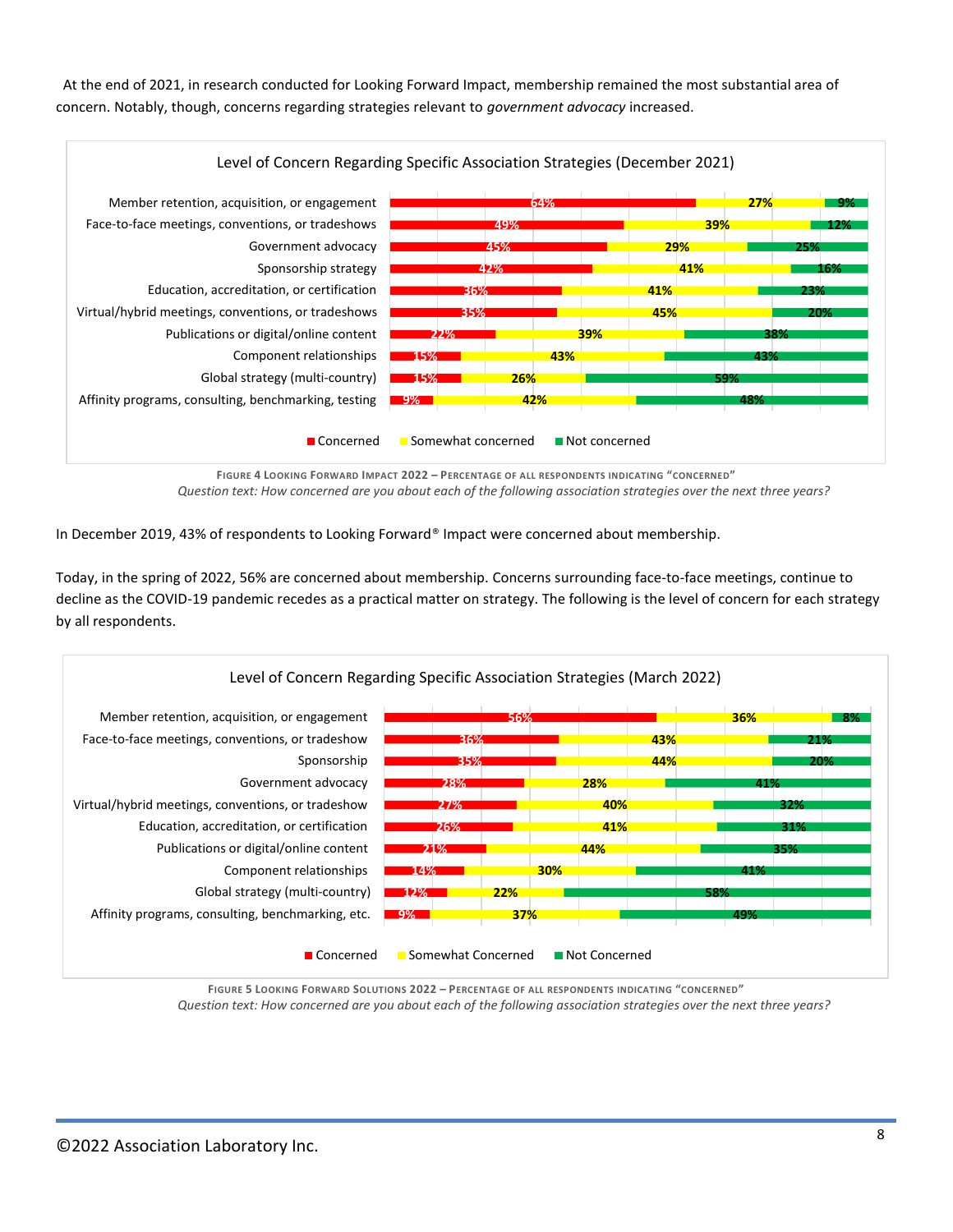# <span id="page-8-0"></span>The Strategies Considered Essential to Success

Association Laboratory investigated potential strategies within 11 domains. Ten of these domains were externally or market focused. One domain, *Governance and Leadership Strategies*, looked internally at what associations are doing to improve their capacity and capability to make change.

The following section outlines the results of this investigation by Domain.

### <span id="page-8-1"></span>Membership Retention, Acquisition and Engagement Strategy

Looking Forward® Solutions assessed general membership strategies as well as strategies considered more specific to membership models.

4.Hybrid or Virtual 5.Sponsorship

10.Global

8.Government Advocacy 9.Component Relationship

11.Governance and Leadership

6.Publications or Digital/Online Content 7.Education, Accreditation or Certification *Part of Meeting, Convention and Tradeshow*

#### <span id="page-8-2"></span>General Membership Strategy

In Looking Forward® Impact, respondents identified creating awareness with non-members as a substantial challenge. As a result, a variety of general communication and promotional strategies were tested in Looking Forward® Solutions. The following identifies the percentage of respondents who identified each strategy and changes since 2021.



**FIGURE 6 LOOKING FORWARD SOLUTIONS - PERCENTAGE OF ALL RESPONDENTS SELECTING EACH OPTION**

*Question text: When addressing membership awareness and acquisition, which of the following three strategies are most important to your association? Select up to three.*

#### 1.Membership, Retention, Acquisition and Engagement 2.Meeting, Convention and Tradeshow 3.Face to Face and Exhibitor 11 Domains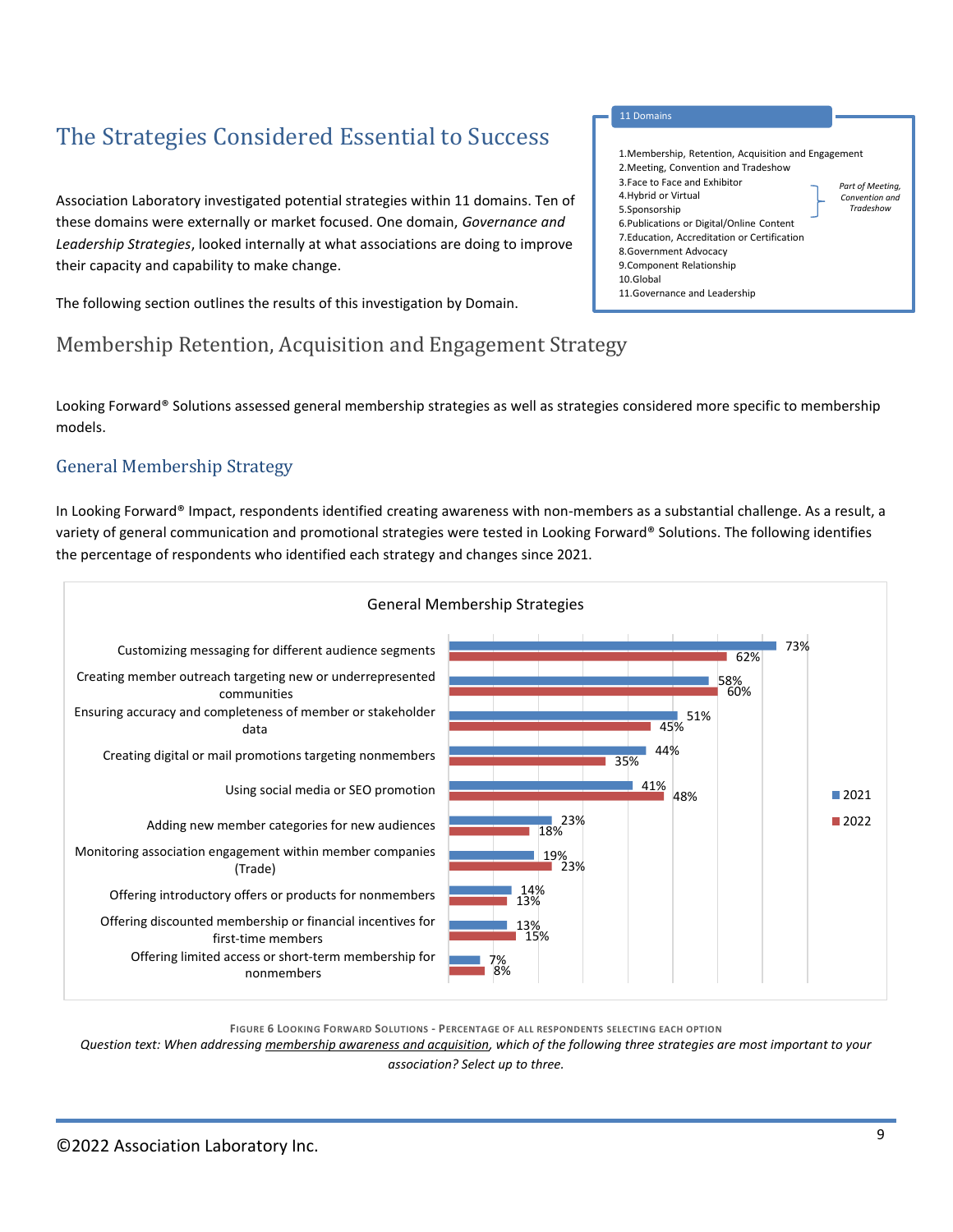### <span id="page-9-0"></span>Membership Model Strategy

In addition, the data from Looking Forward® Impact identified challenges specific to membership modeling. Looking Forward® Solutions assessed strategies specific to membership modeling in more detail. The following identifies the percentage of respondents who identified each strategy.



**FIGURE 7 LOOKING FORWARD SOLUTIONS - PERCENTAGE OF ALL RESPONDENTS SELECTING EACH OPTION**

*Question Text: When addressing member modeling, which of the following three strategies are most important to your association? Select up to* 

*three.*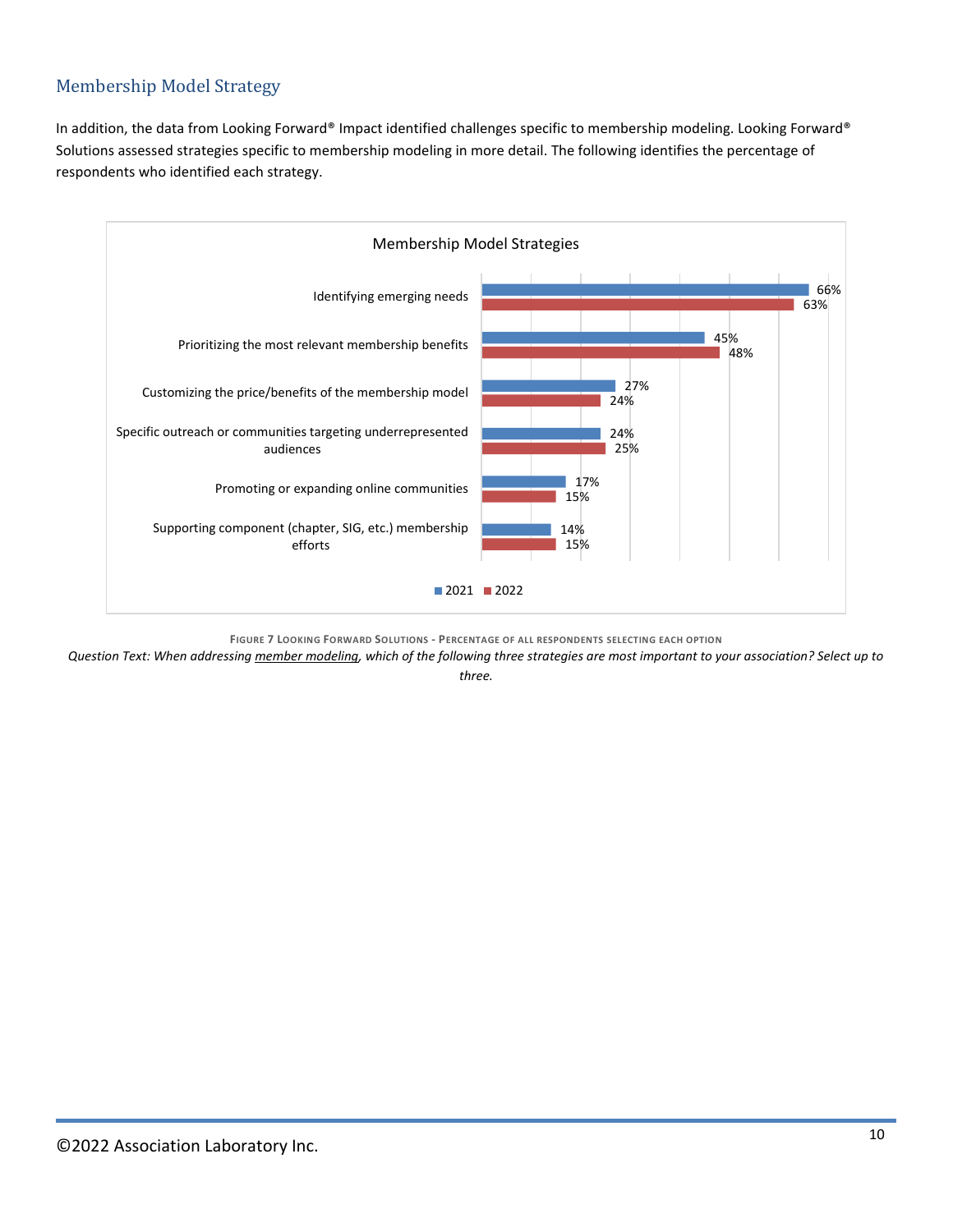### <span id="page-10-0"></span>Meeting, Convention and Tradeshow Strategy

Looking Forward® Solutions tested a wide variety of strategies linked to face-to-face, virtual and hybrid strategies. In addition, the study examined complimentary strategies such as sponsorship. Therefore, this section contains the following sub-domains.

- Face-to-Face Meeting Strategies
	- o Exhibitor Strategies at face-to-face meetings
- Virtual or Hybrid Meeting Strategies
- Sponsorship Strategies

The following provides additional detail on each of these areas.

#### <span id="page-10-1"></span>Face-to-Face Strategy

The landmark study, [The Strategic and Economic Impact of COVID-19 on Associations,](https://assoclab.ce21.com/item/the-strategic-economic-impact-covid19-association-sector-351623) found that between 30% and 35% of association gross revenue came from face-to-face meetings. Given the pandemic's impact on face-to-face meetings, and considering the association sector's reliance on these strategies, it was critical to assess what strategies association executives saw emerging from the pandemic. The following identifies the percentage of respondents who identified each strategy.



**FIGURE 8: LOOKING FORWARD SOLUTIONS 2022 – PERCENTAGE OF ALL RESPONDENTS SELECTING EACH OPTION**

*Question Text: When addressing face-to-face meetings or convention challenges, which of the following three strategies are most important to your association? Select up to three.*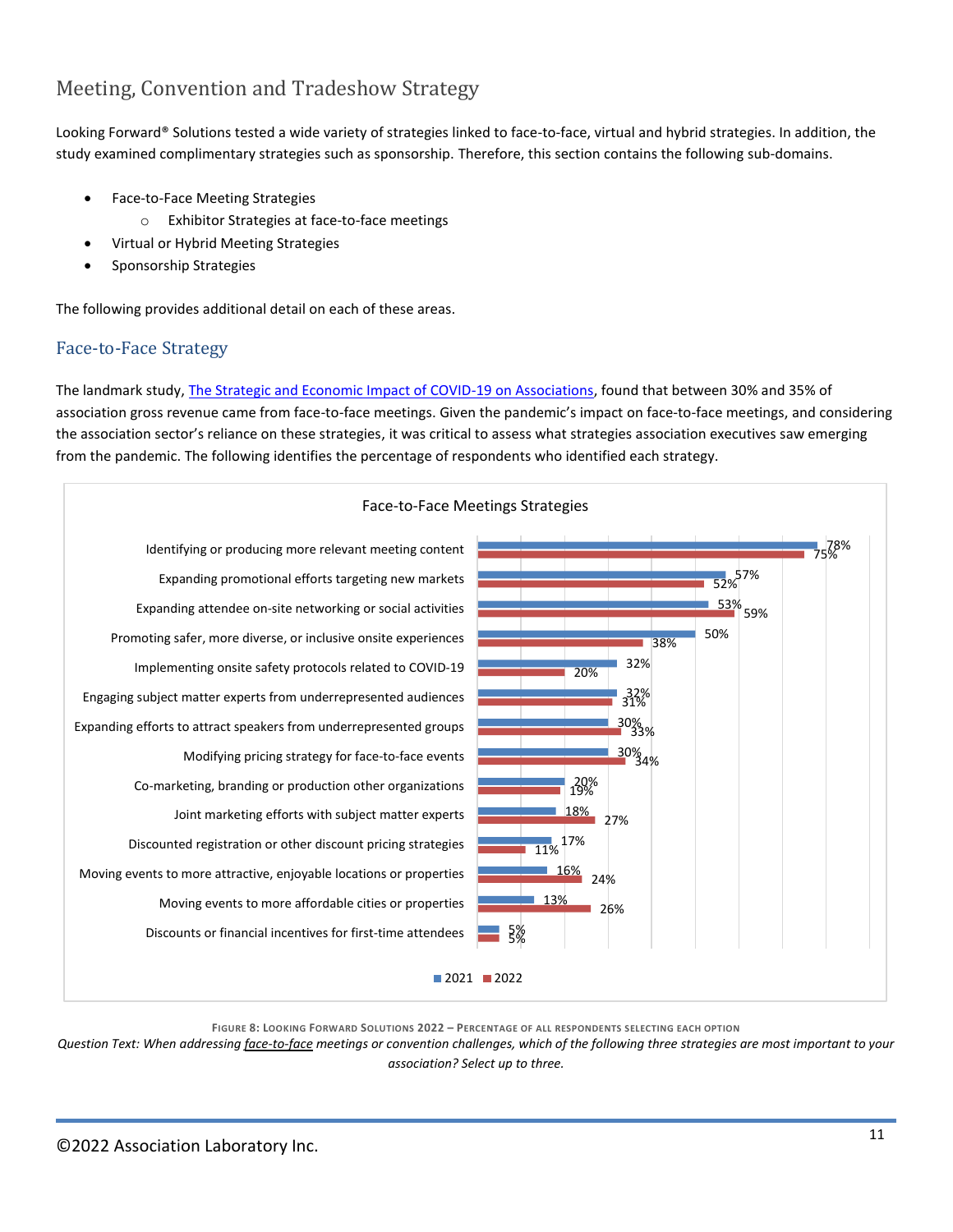### <span id="page-11-0"></span>Exhibitor Strategy

Critical to many successful meetings is the tradeshow or exhibition.

Looking Forward® Solutions tested a wide variety of strategies specific to tradeshows at face-to-face meetings to identify emerging areas of focus. The following identifies the percentage of respondents who identified each strategy.



**FIGURE 9 LOOKING FORWARD SOLUTIONS – PERCENTAGE OF ALL RESPONDENTS ANSWERING EACH OPTION**

*When addressing exhibitor challenges at face-to-face meetings, which of the following three strategies are most important to your association? Select up to three.*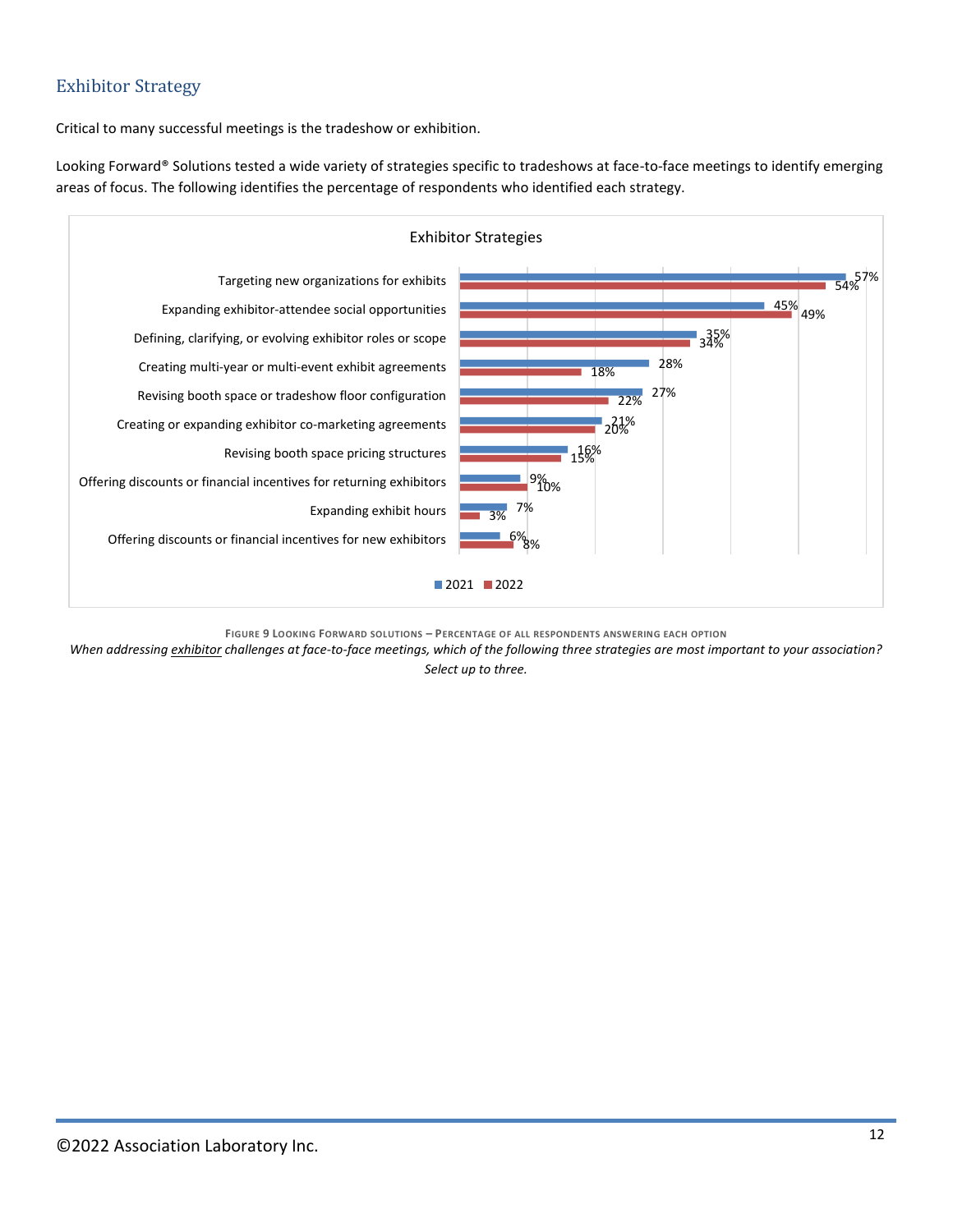### <span id="page-12-0"></span>Hybrid or Virtual Strategy

#### *Hybrid Strategy*

One of the most substantial innovations during the last year was the evolution of hybrid meeting strategies, combining face-to-face events with the some of the attributes of virtual events. The following identifies the percentage of respondents who identified each strategy.



**FIGURE 10 LOOKING FORWARD SOLUTIONS – PERCENTAGE OF ALL RESPONDENTS ANSWERING EACH OPTION**

*Question Text: When addressing hybrid meeting challenges, which of the following three strategies are most important to your association? Select up to three.*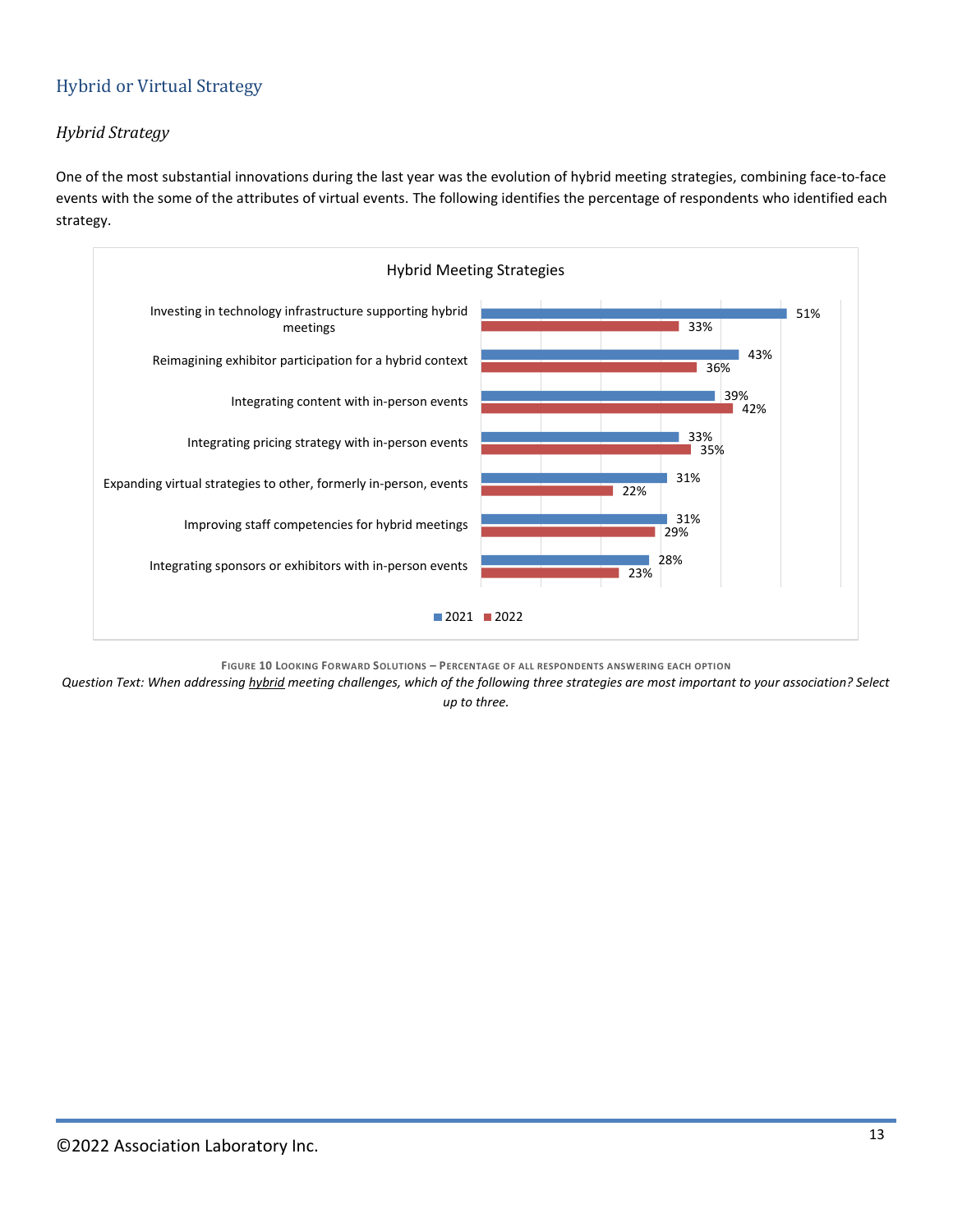#### *Virtual Strategy*

Many associations implemented virtual events for the first time beginning in 2020 to adapt to the pandemic. The following identifies the percentage of respondents who identified each strategy.



**FIGURE 11 LOOKING FORWARD SOLUTIONS - PERCENTAGE OF RESPONDENTS SELECTING EACH OPTION**

*Question Text: When addressing virtual meeting challenges, which of the following three strategies are most important to your association? Select* 

*up to three.*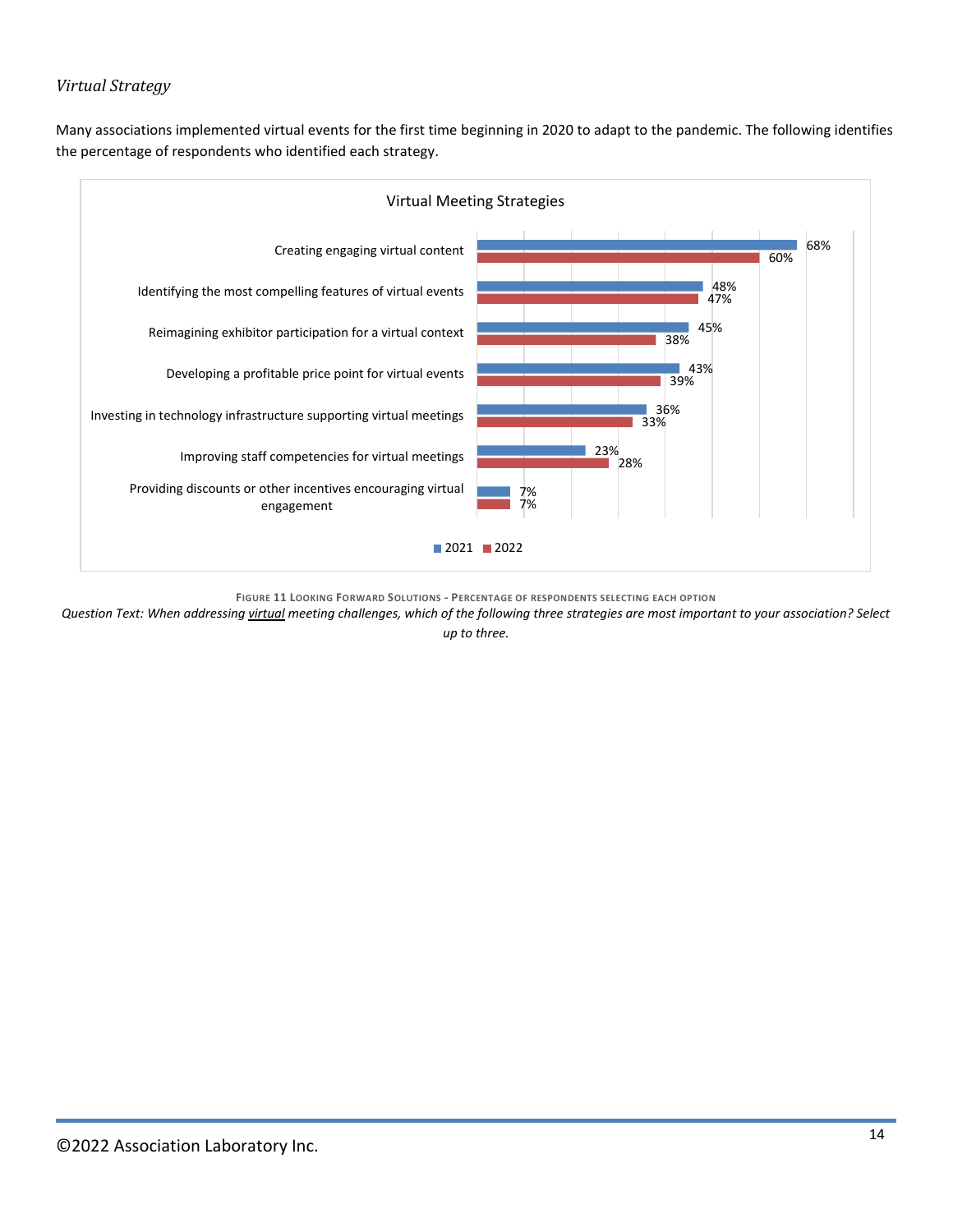### <span id="page-14-0"></span>Sponsorship Strategy

Sponsor strategies are integral to many face-to-face meetings and were thus incorporated into the Meeting, Convention, and Tradeshow Strategy Section. The following identifies the percentage of respondents who identified each strategy.



**FIGURE 12 LOOKING FORWARD SOLUTIONS - PERCENTAGE OF RESPONDENTS SELECTING EACH OPTION**

*Question Text: When addressing sponsorship challenges, which of the following three strategies are most important to your association? Select up* 

*to three.*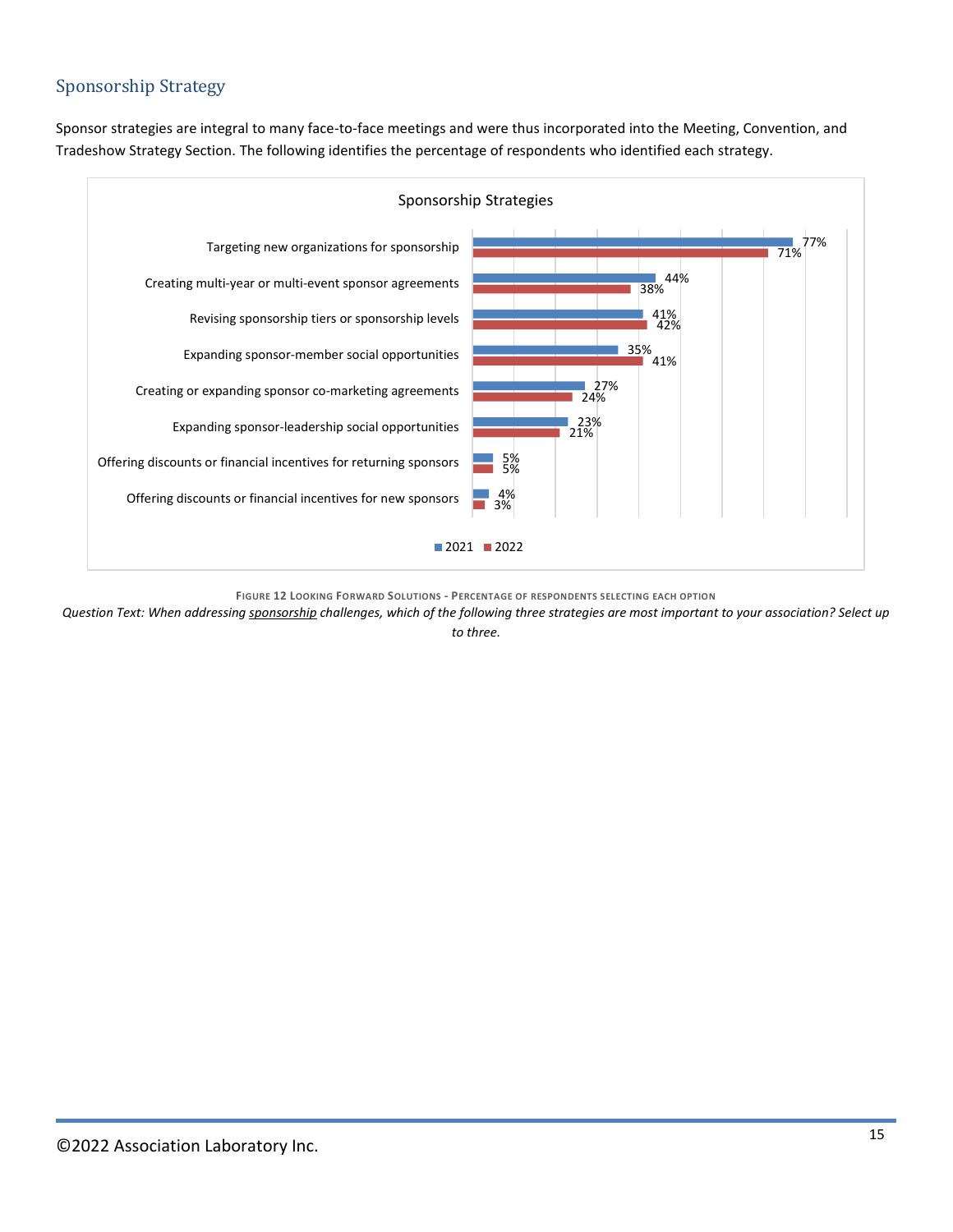### <span id="page-15-0"></span>Publications or Digital/Online Content Strategy

The Looking Forward® Impact study identified content and related strategies as increasingly important as associations attempt to extend their reach into other audiences. To begin assessing these strategies, a distinct Publication or Content Domain was created. The following identifies the percentage of respondents who identified each strategy.



**FIGURE 13 LOOKING FORWARD SOLUTIONS - PERCENTAGE OF RESPONDENTS SELECTING EACH OPTION**

*Question Text: When addressing publications or content challenges, which of the following three strategies are most important to your association? Select up to three.*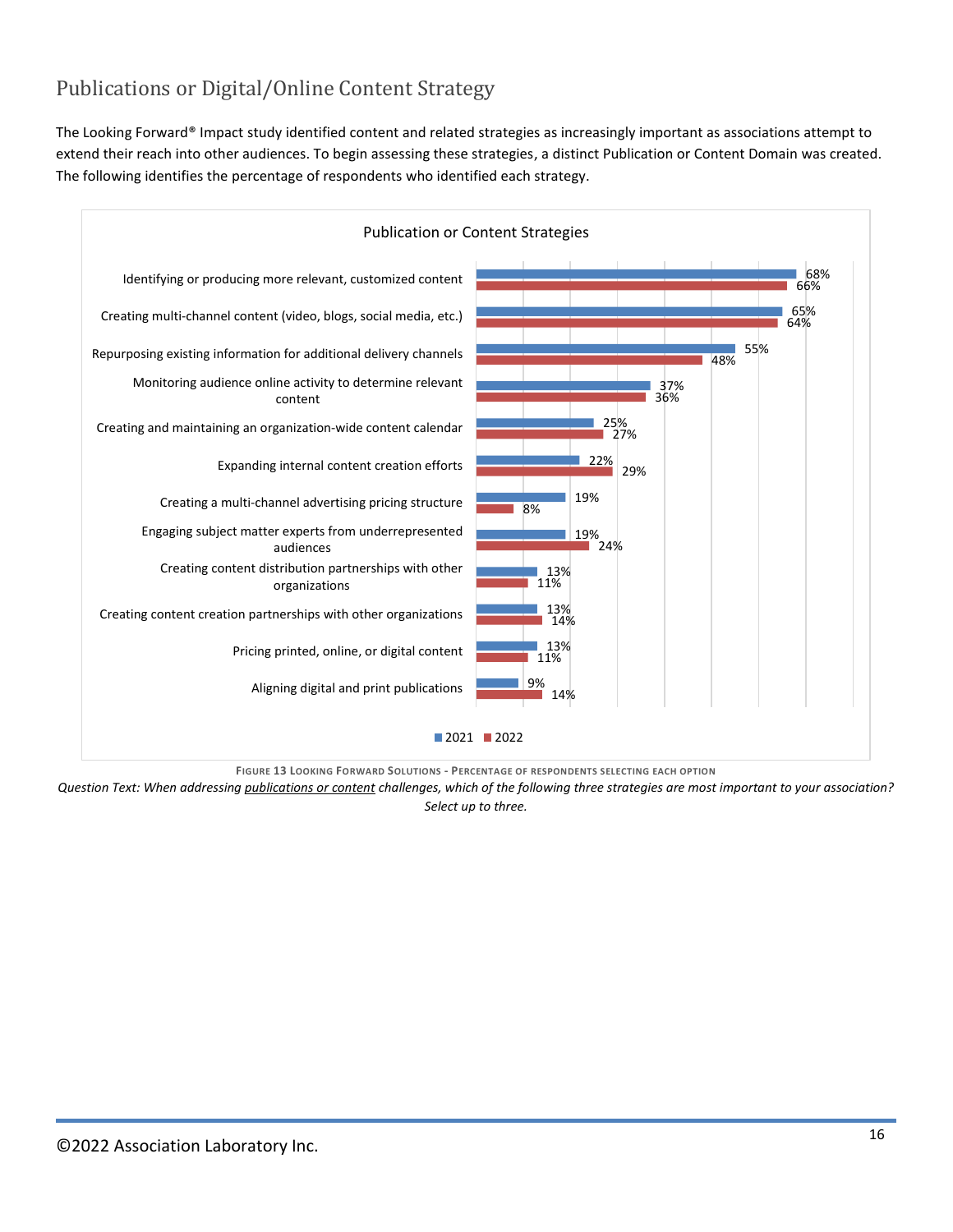### <span id="page-16-0"></span>Education, Accreditation or Certification Strategy

Historically, associations have pursued education, or more specifically, credentialling strategies such as certification or accreditation to ensure knowledge transfer and competency validation. The Education and Credentialing Domain assess the primary strategies in this area. The following identifies the percentage of respondents who identified each strategy.



**FIGURE 14 LOOKING FORWARD SOLUTIONS - PERCENTAGE OF RESPONDENTS SELECTING EACH OPTION**

*Question Text: When addressing education or credentialling challenges, which of the following three strategies are most important to your association? Select up to three.*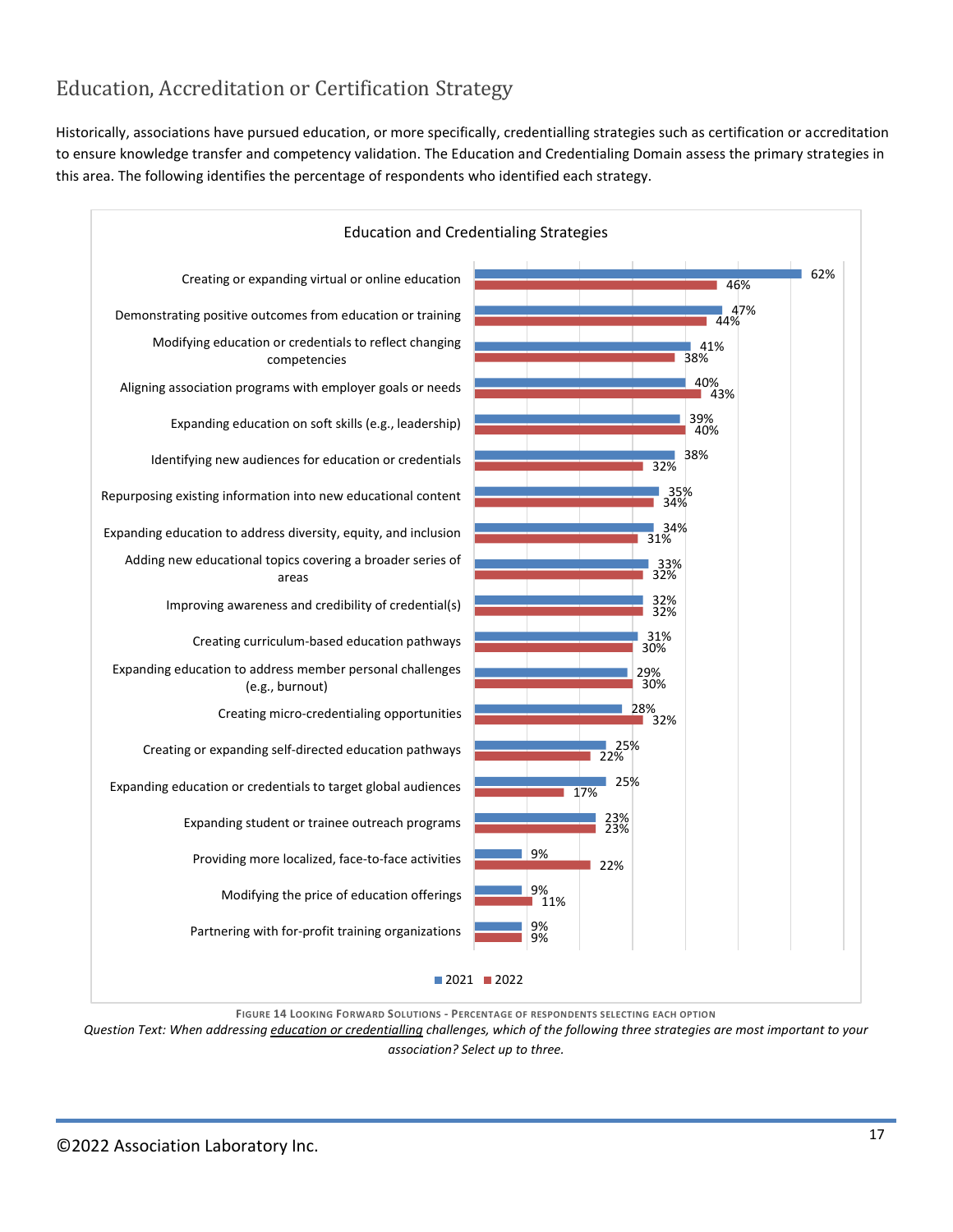### <span id="page-17-0"></span>Government Advocacy Strategy

To properly assess government advocacy strategies, it was critical to a) identify the government jurisdiction or "scope" that was perceived to have the most impact, then b) assess distinct strategies with each domain.

#### <span id="page-17-1"></span>Scope of Policy Impact

The following chart highlights year-over-year changes in respondents' perceptions of the government jurisdiction having the most impact on their members and, thus, policy and advocacy strategy.



**FIGURE 15 LOOKING FORWARD SOLUTIONS - PERCENTAGE OF RESPONDENTS SELECTING "A MAJOR IMPACT"**

*Question Text: How much impact will policy makers in each of the following government jurisdictions have on your members over the next three years?*

The following chart highlights respondents' perceptions of the government jurisdiction having the most impact on their members and, thus, policy and advocacy strategy for 2022.



**FIGURE 16 LOOKING FORWARD SOLUTIONS - PERCENTAGE OF RESPONDENTS SELECTING EACH OPTION**

*Question Text: How much impact will policy makers in each of the following government jurisdictions have on your members over the next three years?*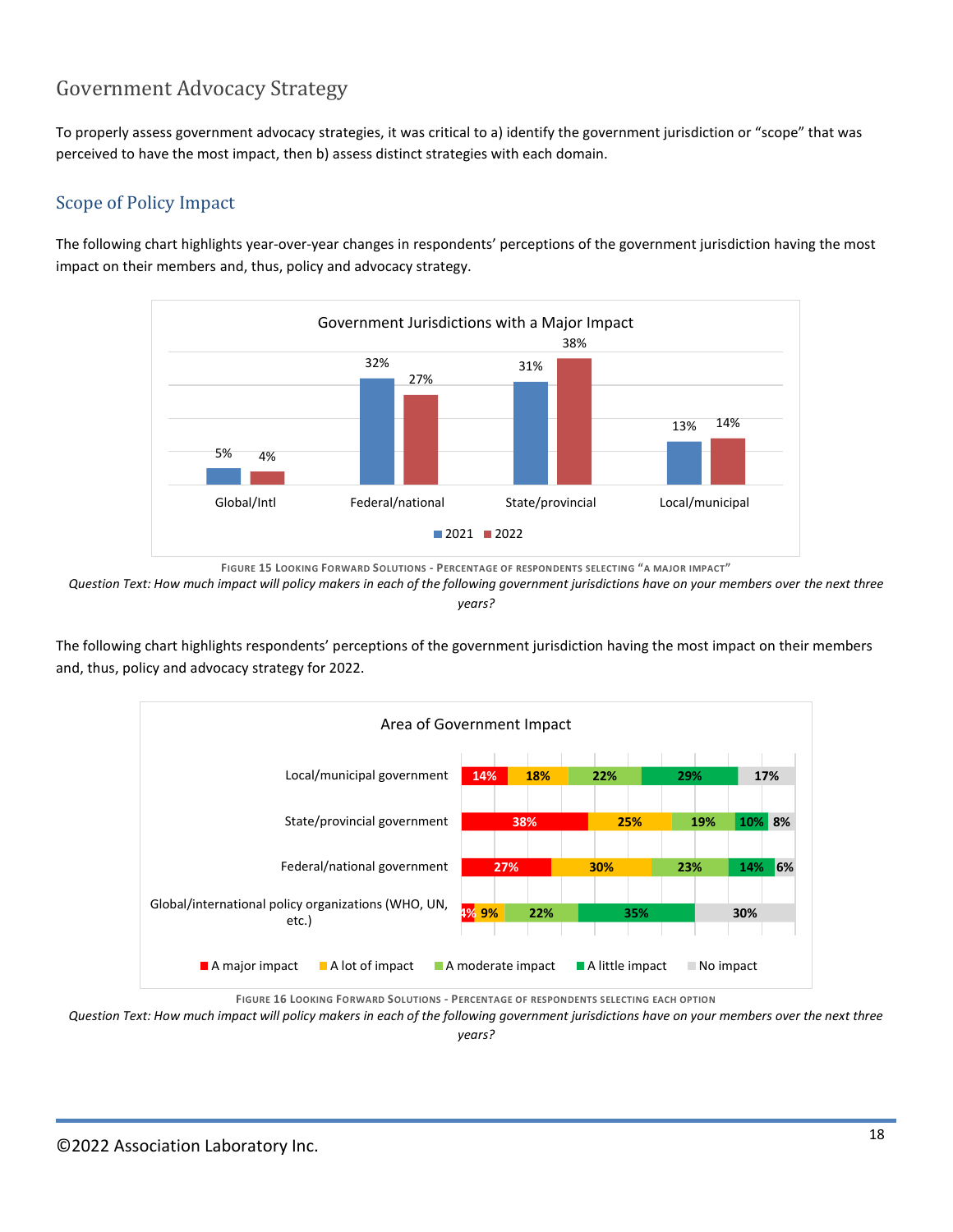### <span id="page-18-0"></span>Advocacy Strategy

Within the Advocacy Domain, a variety of strategies are being pursued. The following identifies the percentage of respondents who identified each strategy.



**FIGURE 17 LOOKING FORWARD SOLUTIONS - PERCENTAGE OF RESPONDENTS SELECTING EACH OPTION**

*Question Text: When addressing advocacy challenges, which of the following three strategies are most important to your association? Select up to three.*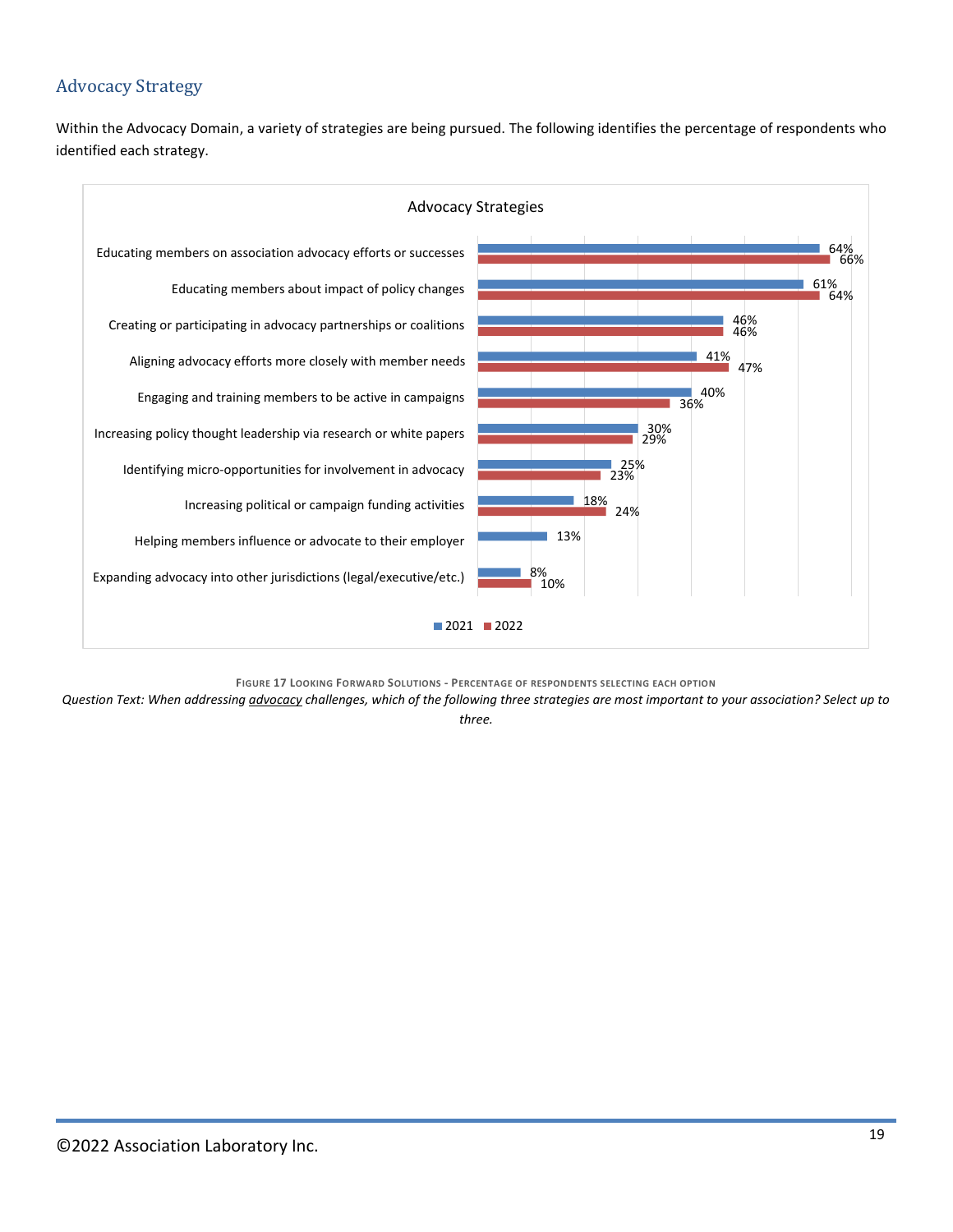### <span id="page-19-0"></span>Component Relationship Strategy

Many associations are a component of a broader parent body or consist of smaller components. A positive relationship between components and across component networks is often key to a successful membership value proposition and member service. The following identifies the percentage of respondents who identified each strategy.



**FIGURE 18 LOOKING FORWARD SOLUTIONS - PERCENTAGE OF RESPONDENTS WHO SELECTING EACH OPTION**

*Question Text: When addressing component challenges, which of the following three strategies are most important to your association? Select up to three.*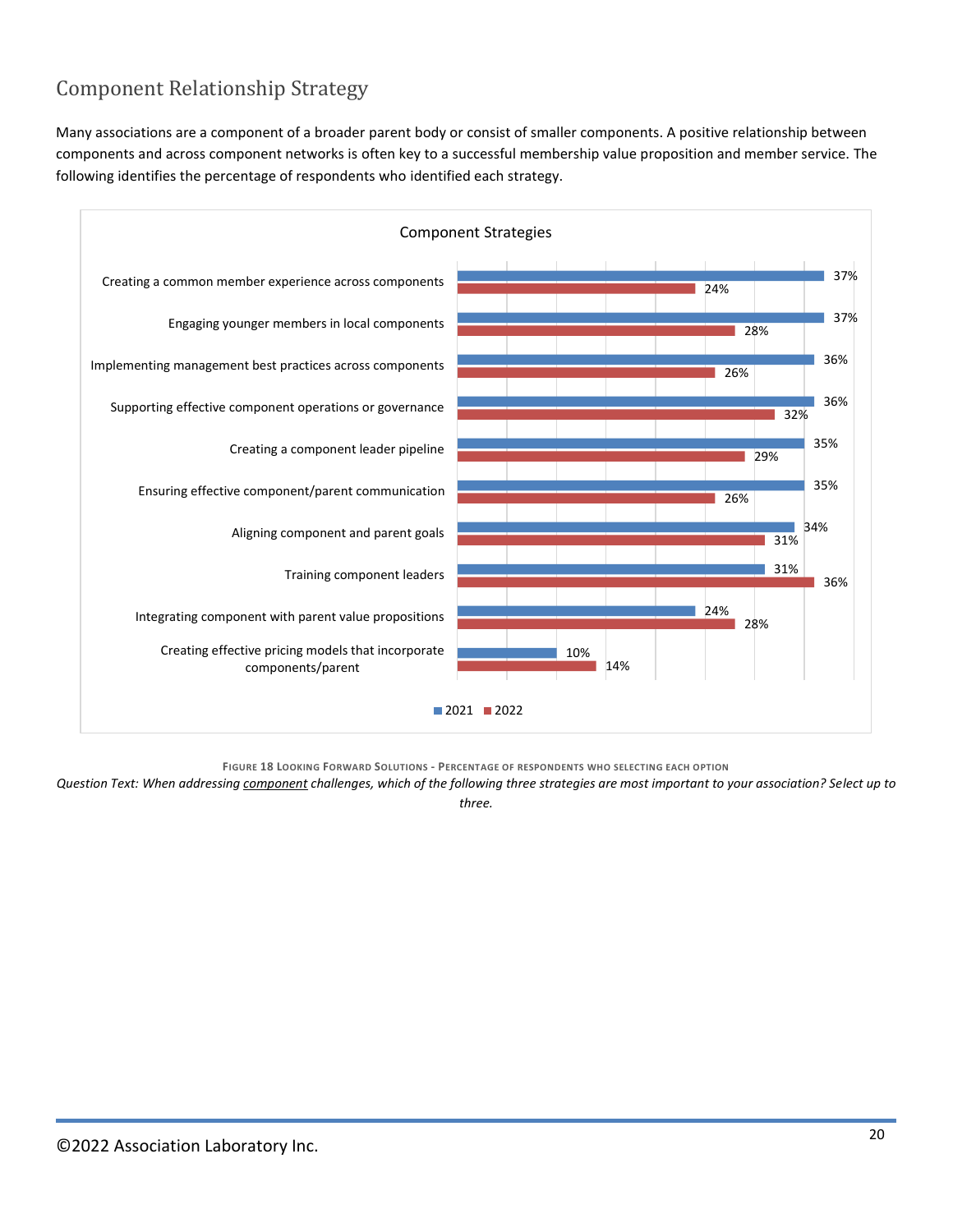### <span id="page-20-0"></span>Global Strategy

Many associations are international, heavily based within a single country but having operations or activities outside of this country. In addition, there are truly global associations with a truly global scope. Individuals who identified as representing international or global associations were asked to assess strategies within the Global Domain. The following identifies the percentage of respondents who identified each strategy.



**FIGURE 19 LOOKING FORWARD SOLUTIONS - PERCENTAGE OF RESPONDENTS SELECTING EACH OPTION**

*Question Text: When addressing global challenges, which of the following three strategies are most important to your association? Select up to three.*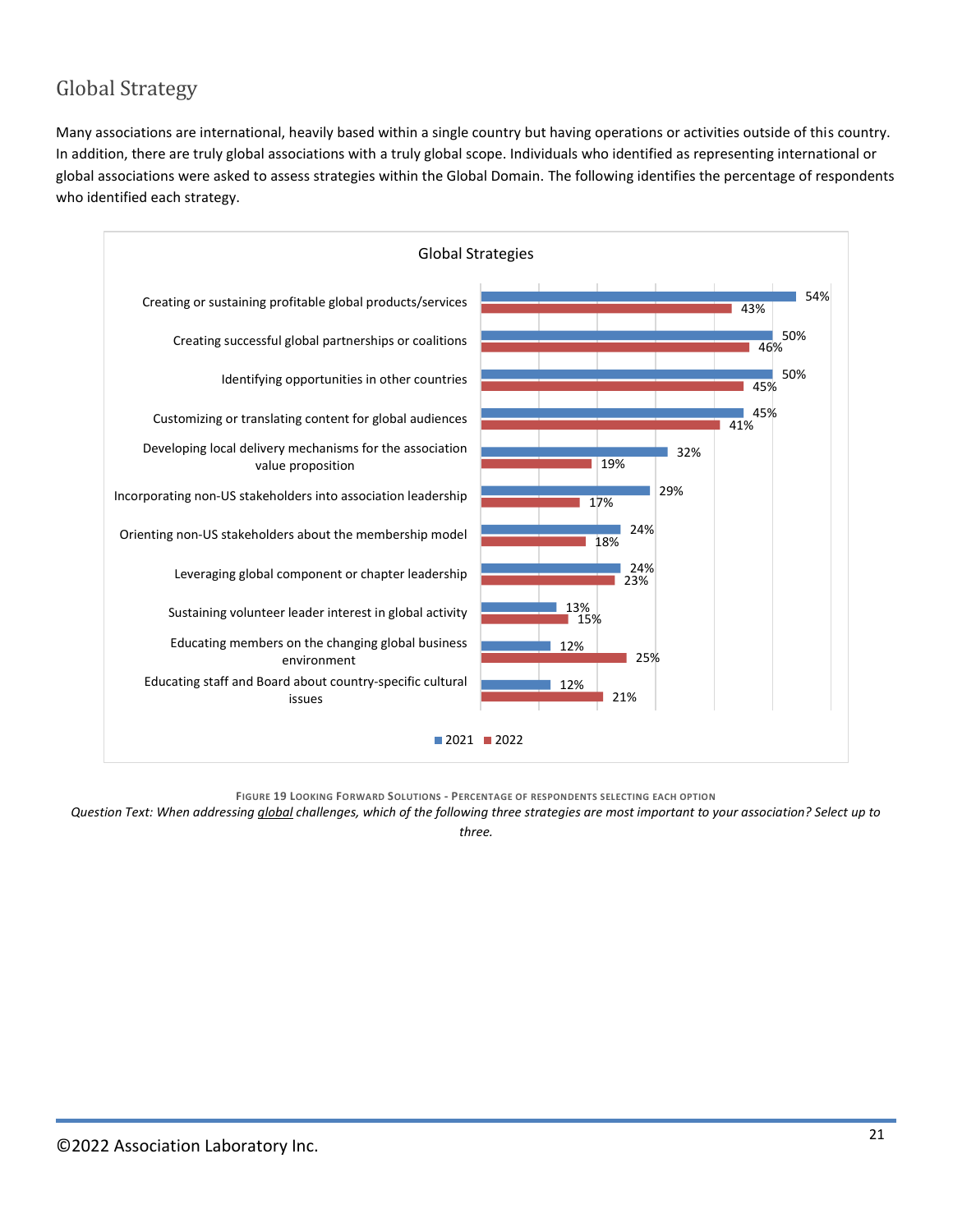### <span id="page-21-0"></span>Governance and Leadership Strategy

Following the assessment of external strategies, the study assessed internally focused strategies, providing evidence of potential governance, operational or other structural changes necessary for success. The following identifies the percentage of respondents who identified each strategy.



**FIGURE 20 LOOKING FORWARD SOLUTIONS - PERCENTAGE OF RESPONDENTS SELECTING EACH OPTION**

*Question Text: What are the internal strategies most important to your association as it considers how to be more successful?*

*Select up to three.*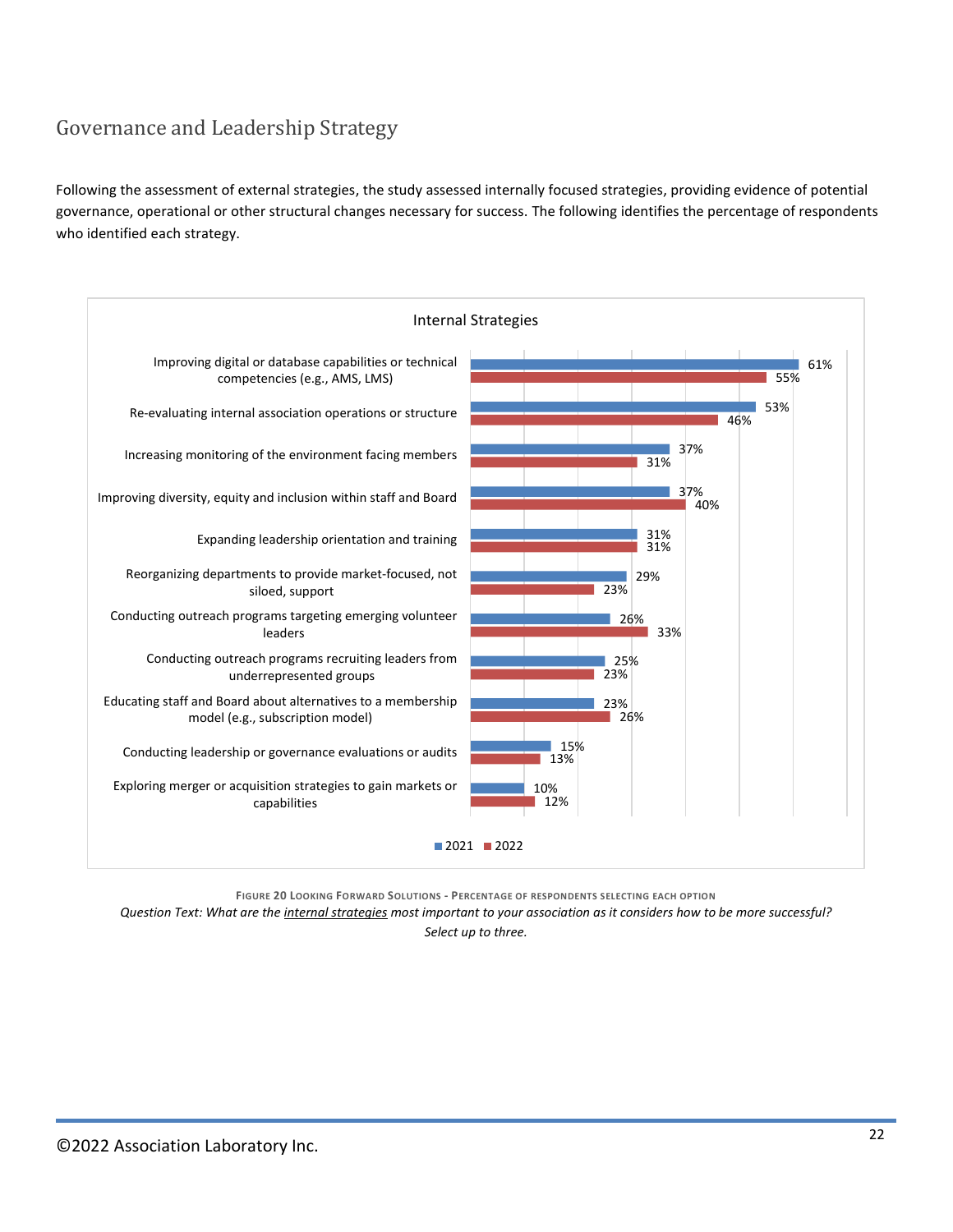#### <span id="page-22-0"></span>The association sector is emerging from the COVID-19 Pandemic.

We will now begin to see whether or not the innovations that allowed so many associations to survive, if not prosper, will be institutionalized or if the sector returns to its traditional ways.

At Association Laboratory, we will continue our commitment to giving you the strategic insights, sector information and educational opportunities you need to thoughtfully consider your future and develop strategies to make your professional and organizational success a reality.

Please use the information from Looking Forward® Solutions contained in this executive summary, and accessible via the customizable dataset located on th[e Looking Forward®](https://www.associationlaboratory.com/looking-forward-dashboard/) Dashboard, to inform the decisions that are critical to the success of your association.

You are designing your organization (and your life) to be successful, not just today, but for some future point. The starting point for this conversation always begins by facing the future unafraid and with eyes wide open.

Please contact Association Laboratory if you believe we can help in any way.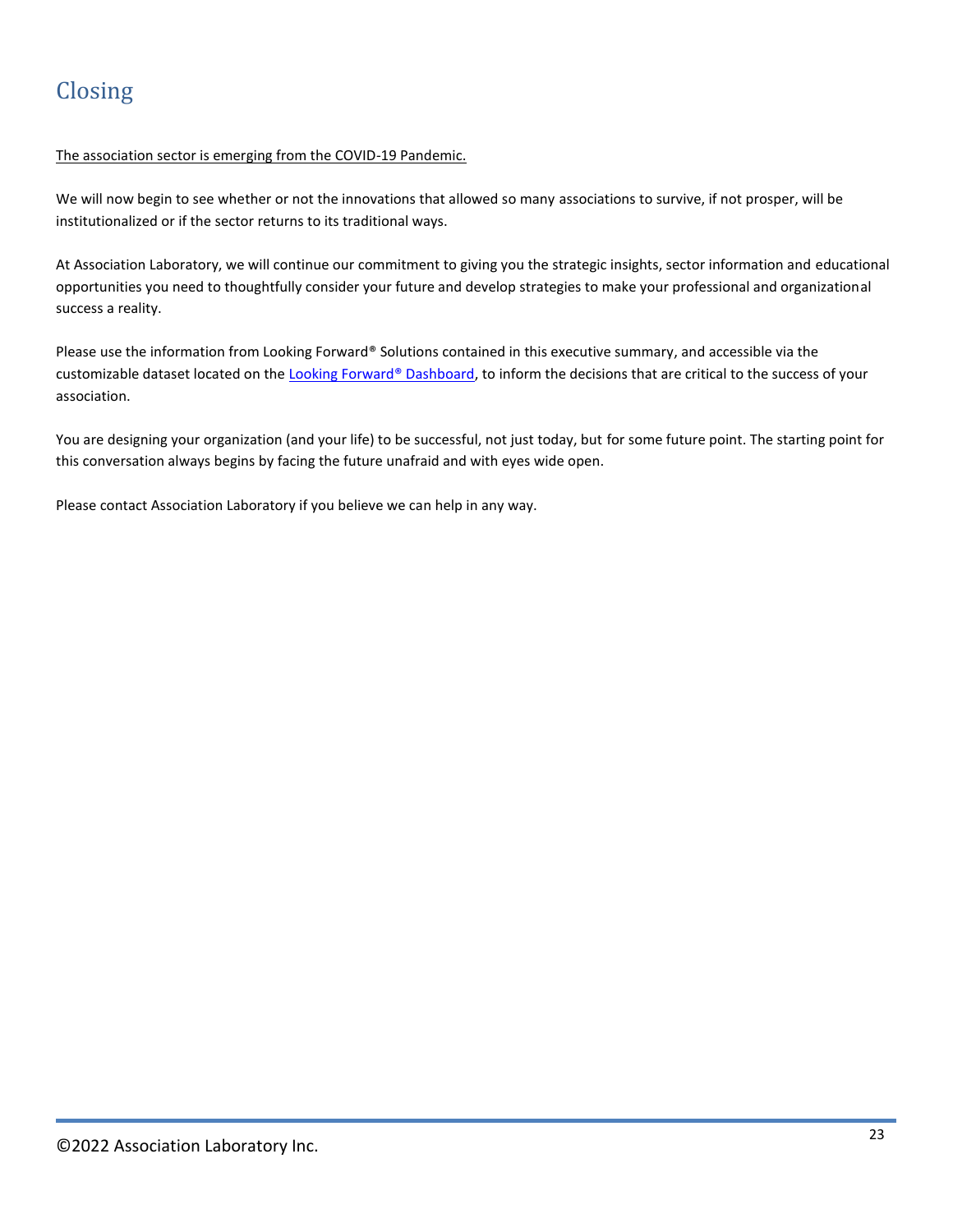# <span id="page-23-0"></span>Appendix 1: Accessing the Looking Forward™ Dashboard.

#### **The most recent, relevant, and customizable data to inform your decisions is critical in a dynamic and uncertain environment.**

For more than 10 years, Association Laboratory has produced sector research examining the environment facing members and the implications of this environment on their relationship with associations. To succeed in a dynamic, competitive, and interconnected world, it will be critical for association leaders to make faster, better decisions. You will need to know what the future looks like now, not later.

Looking Forward® sector data is now provided via a customizable dashboard, allowing you to focus on the segment of the association sector most critical to you, your staff and Board. See what issues are impacting members and identify the most likely challenges you'll face. Then download the custom report to guide discussions with your team and volunteer leaders.

#### [Click here for the Looking Forward Dashboard](https://www.associationlaboratory.com/looking-forward-dashboard/)

#### **How to use the dashboard**

The Looking Forward® Dashboard provides you with an overview of the sector studies conducted by Association Laboratory. It is a simplified representation of the data. It does not, for example, provide unique N counts (respondents/individual question) for each question.

It is expected that as you select an individual report and drill down into the data and customize your report to your needs, only the most relevant data per question will be included. As a result of the different counting methodologies and the natural limitations of a published document requiring data counts at a particular time, there may be minor differences between published documents and the Looking Forward® Dashboard.

The homepage of the data dashboard identifies the different sector data sets you can access. Simply select the study of interest and the dashboard will display top-level results. Clicking "Explore" in each chart will allow you to dig deeper into that topic area.

Each chart has a book icon in the bottom right corner, which allows you to see the question that was asked of respondents.

In addition, once you clicked "Explore," you will see a list of filters along the right side of the page. These filters allow you to adjust the data set by annual budget, member size, organization type, location, profession, and organization type (meaning professional or trade).

At the bottom of each page, the printer graphic allows you to print a PDF of the page to use in conversations with your Board.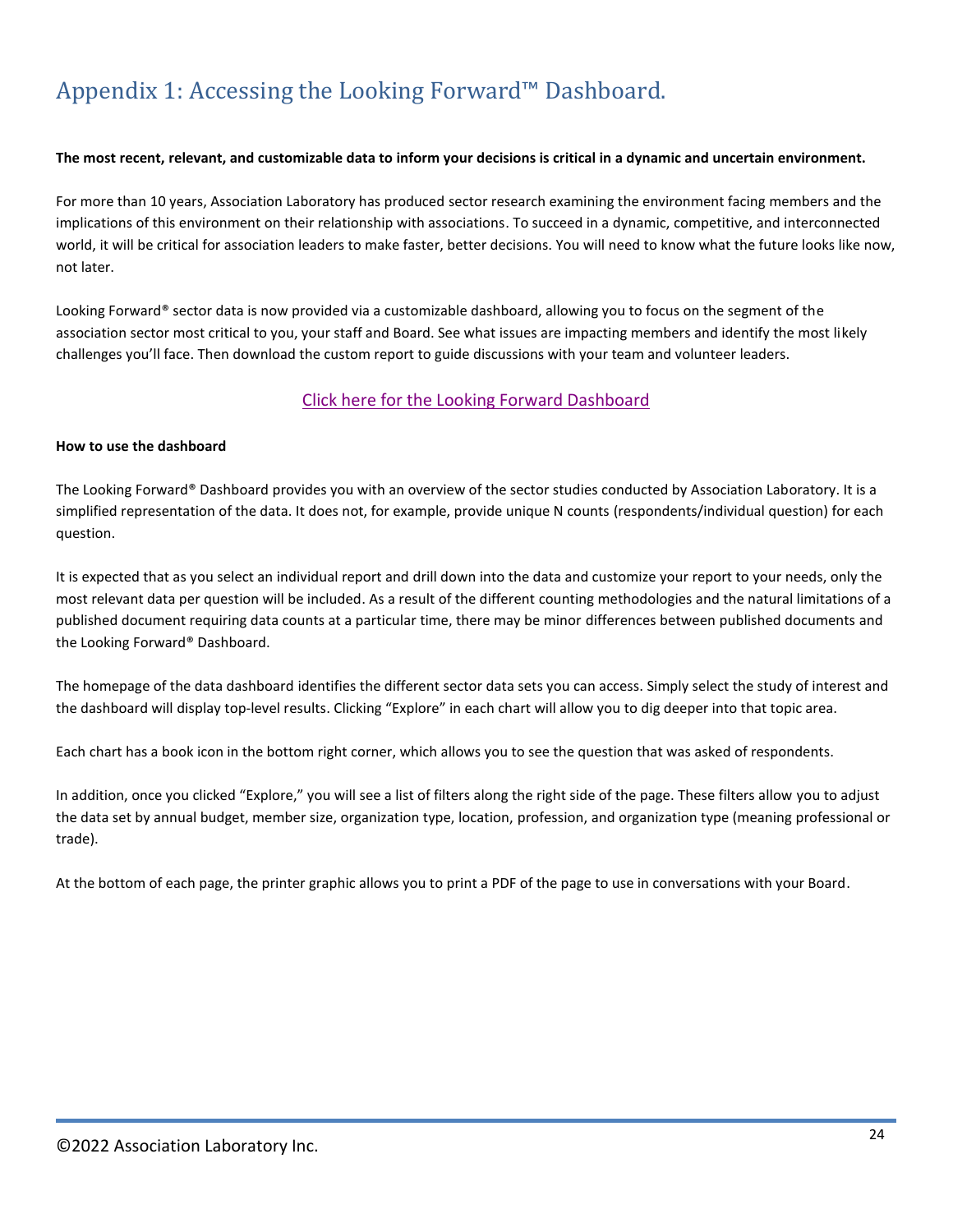# <span id="page-24-0"></span>Appendix 2: Methodology

*Looking Forward™ Solutions 2021 is designed to provide an ongoing picture of the strategies considered most critical to the success of trade and professional associations.* 

Association Laboratory developed and deployed an online survey directly and via collaboration with the company's Research Alliance partners. Data collection took place between July 14 and July 30, 2021.

Response options for *Looking Forward® Solutions 2021* were informed by the quantitative and qualitative research collected for Looking Forward® Impact 2021 and from a review of Association Laboratory client research projects ranging from strategic planning to membership value proposition.

The study assesses strategies in the following domains:

| 1. Membership, Retention, Acquisition and Engagement<br>2. Meeting, Convention and Trandshow<br>3. Face to Face and Exhibitor<br>Part of Meeting, Convention and<br>4. Hybrid or Virtual<br>Tradeshow<br>5.Sponsorship<br>6. Publications or Digital/Online Content<br>7. Education, Accreditation or Certification<br>8. Government Advocacy<br>9. Component Relationship<br>10.Global | 11 Domains                    |  |
|-----------------------------------------------------------------------------------------------------------------------------------------------------------------------------------------------------------------------------------------------------------------------------------------------------------------------------------------------------------------------------------------|-------------------------------|--|
|                                                                                                                                                                                                                                                                                                                                                                                         | 11. Governance and Leadership |  |

For each domain, participants were shown a list of strategies and asked to select up to three that they believed would be most important to their association:

Example*: "When addressing exhibitor challenges at face-to-face meetings, which of the following three strategies are most important to your association? Select up to three."*

A total of 314 individuals completed the survey. The response includes:

- 172 respondents were association Chief Staff Officers
- 103 respondents representing Trade associations.
- 162 respondents representing Professional associations.
- Over 20 industries and professions are represented.